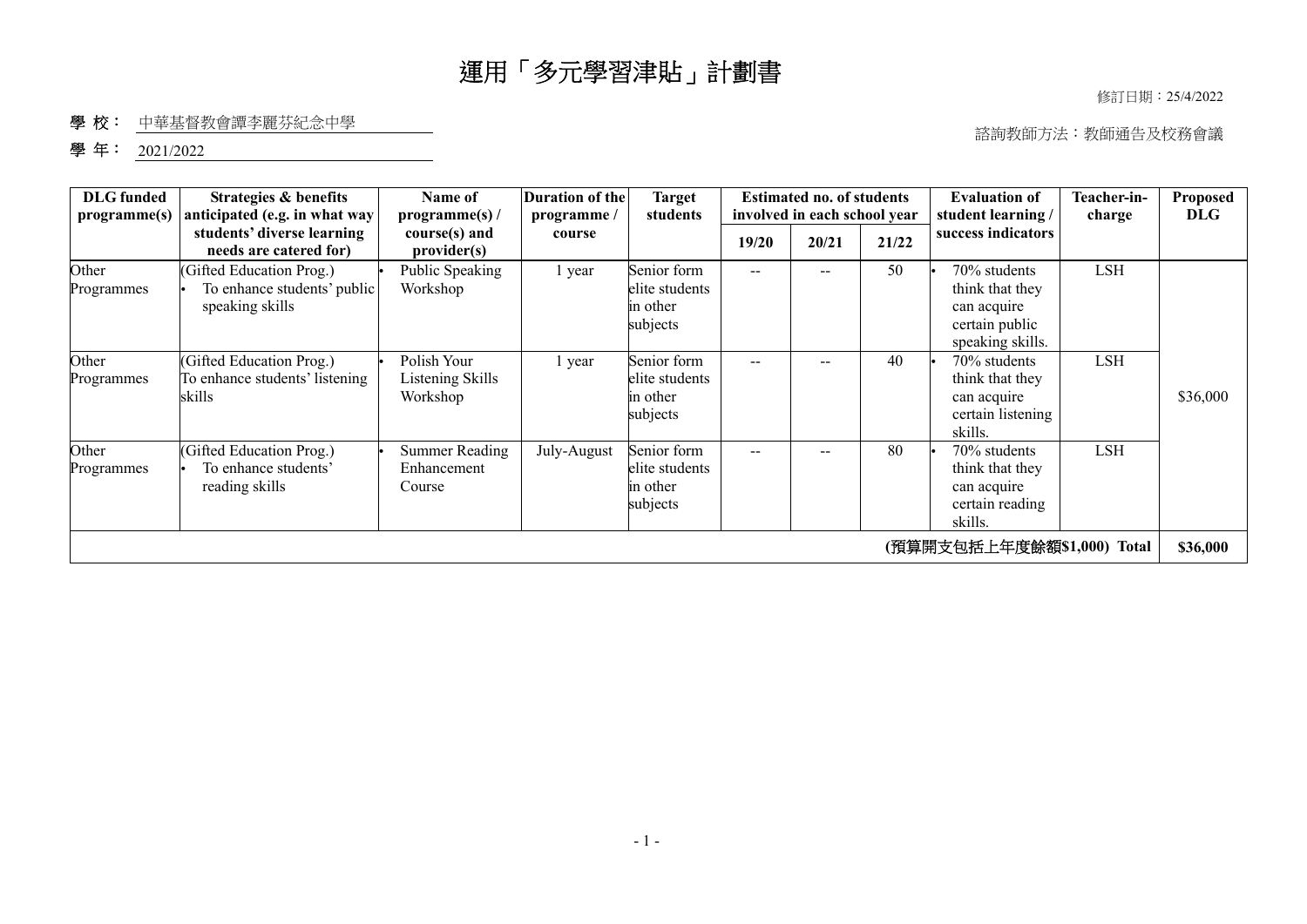修訂日期︰25/4/2022

| 教育局多元<br>學習津貼資 | 策略及預期效益                                                                                                                                                                                  | 課程名稱及     | 修業期                                        | 目標學生                                    |       | 預計每學年涉及的<br>學生人數 |         | 學生學習的評估/                                                                                                     | 負責人       |
|----------------|------------------------------------------------------------------------------------------------------------------------------------------------------------------------------------------|-----------|--------------------------------------------|-----------------------------------------|-------|------------------|---------|--------------------------------------------------------------------------------------------------------------|-----------|
| 助課程            |                                                                                                                                                                                          | 課程提供機構    |                                            |                                         | 19/20 | 20/21            | 21/22   | 成功指標                                                                                                         |           |
| 其他課程<br>程      | (班本資優課程)<br>資優教育課提升學生對各類議題及題型的分析不同類型議題及題型<br>能力,建立批判思維,提升文字分析 拔尖課程<br> 及作答的能力。<br>聘請兼職導師<br>為班本資優生安排不同類型議題<br>及題型拔尖課程, 提升學生掌<br>握、分析資料、批判思維及文字<br>作答的能力。<br>分 2 組, 各組 10 次, 全期共 20<br>次。 | (校本抽離式課程) | 由 2021年10月2021/22<br>至 2022年2月<br>全期 20 課次 | 按班本挑<br>選 10-12<br>名不同範<br>疇的資優<br>學生參加 |       |                  | $10-12$ | 負責老師監察及跟進導師的教學表<br>現<br>負責老師滿意導師教學表現<br>科任老師評估<br>學生校內通識科成績有進步<br>學生回應問卷<br>80%學生滿意安排<br>學生出席率<br>學生出席率達 80% | 黎慧敏<br>老師 |
|                | 導師費:\$1,000 X 20 節 = \$20,000<br>購買教材及相關書籍: \$1,000<br> 申請撥款:\$21,000                                                                                                                    |           |                                            |                                         |       |                  |         |                                                                                                              |           |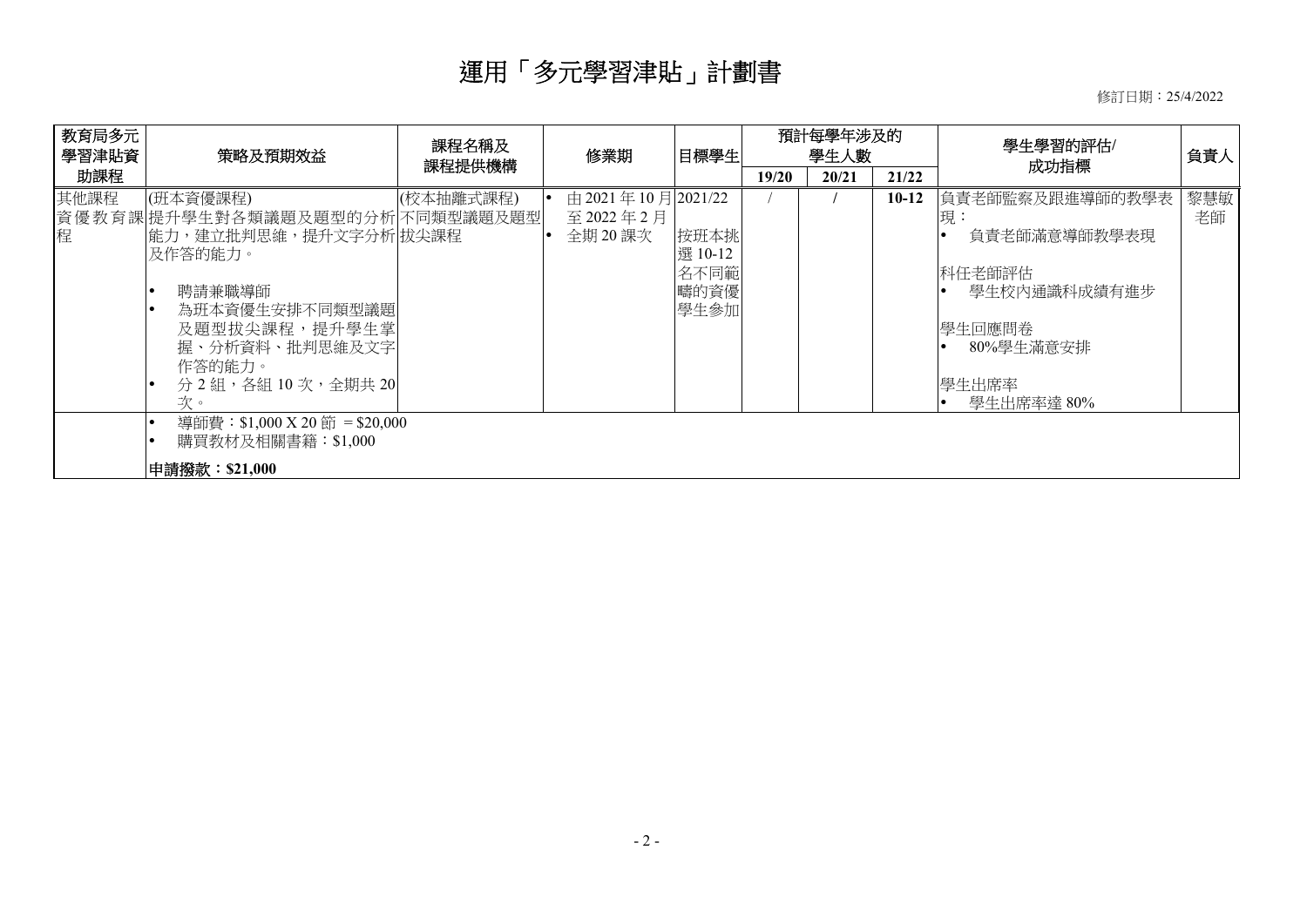修訂日期︰25/4/2022

| 教育局多元學習  | 策略及預期效益                                                                                            | 課程名稱及  | 修業期      | 目標學生  | 預計每年涉及的學生人數 |       |       | 學生學習的評估/                           | 負責教師   |
|----------|----------------------------------------------------------------------------------------------------|--------|----------|-------|-------------|-------|-------|------------------------------------|--------|
| 津貼課程     |                                                                                                    | 課程提供機構 |          |       | 21/22       | 22/23 | 23/24 | 成功指標                               |        |
| 其他科目課程:  | 提供多元化學習,讓學生擴體育科聯合課程,由優力三年<br>濶視野,面向世界,開拓更 教育服務中心承辦<br>廣濶的升學及就業機會。                                  |        | (270 小時) | 中四至中六 |             | 6     | 6.    | 學生將報考由香港考試<br>及評核局開設之中學文<br>憑體育科考試 | 甄靄齡副校長 |
| 聯校課程(體育) | 學費:\$8,000X6 = \$48,000<br> 申請撥款:\$48,000                                                          |        |          |       |             |       |       |                                    |        |
| 其他科目課程:  | 提供多元化學習,讓學生擴 音樂科聯合課程,由 True 三年<br> 濶視野,面向世界,開拓更 Light Consultant Services  (270 小時)<br>廣濶的升學及就業機會。 | 承辦     |          | 中四至中六 |             |       |       | 學生將報考由香港考試<br>及評核局開設之中學文<br>憑音樂科考試 | 甄靄齡副校長 |
| 聯校課程(音樂) | 學費:\$8,800X1=\$8,800<br> 申請撥款:\$8,800                                                              |        |          |       |             |       |       |                                    |        |

總計︰**\$113,800** 

| 上年度盈餘\$21,955.60 | 年度津貼\$56,000 | 撥款由左列兩項調撥而來<br>商欠-\$35,844.40。<br>補貼)<br>「擴大的營辦開支整筆津貼(EOEBG)」<br>(不足之數由 |
|------------------|--------------|-------------------------------------------------------------------------|
|------------------|--------------|-------------------------------------------------------------------------|